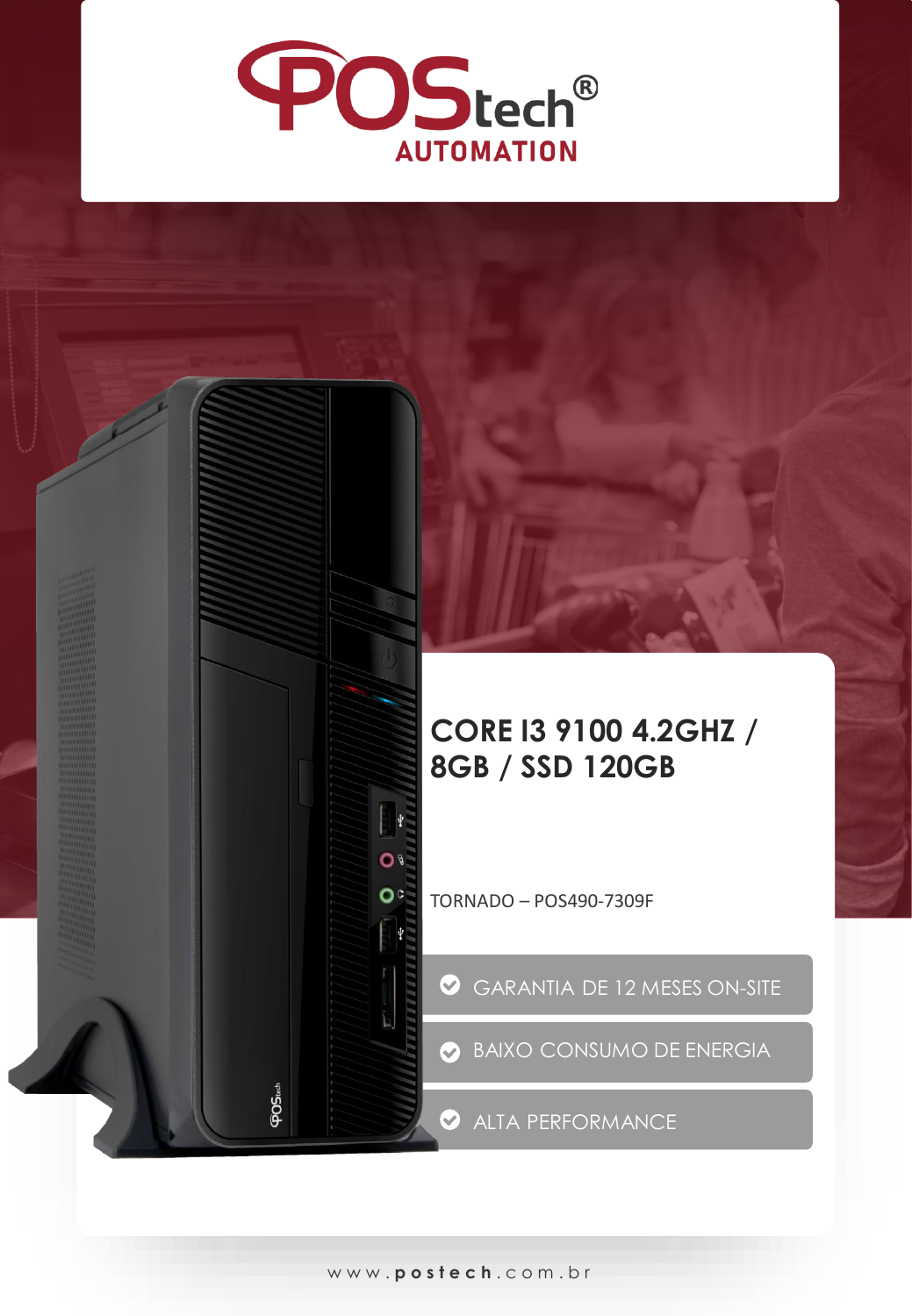| <b>TORNADO</b>      | POS490-7309F                                                                                                                                                                                                                                                                                             |                               |
|---------------------|----------------------------------------------------------------------------------------------------------------------------------------------------------------------------------------------------------------------------------------------------------------------------------------------------------|-------------------------------|
| PLACA MÃE           | IPMH310G PRO                                                                                                                                                                                                                                                                                             |                               |
| <b>PROCESSADOR</b>  | <b>SUPORTE PARA</b><br><b>PROCESSADORES DE 9º E 8º</b><br>GERAÇÃO INTEL® CORE™ 19<br>/INTEL® CORE™ I7 / INTEL®<br>CORE™ I5 /INTEL® CORE™<br>13 / INTEL® PENTIUM®<br>PROCESSADORES / INTEL®<br>CELERON®;                                                                                                  | ų<br>$\circ$<br>$\circ$<br>U. |
| <b>CHIPSET</b>      | <b>INTEL® H310 EXPRESS</b>                                                                                                                                                                                                                                                                               |                               |
| <b>MEMÓRIA</b>      | <b>8GB DDR4 SODIM</b><br><b>ARQUITETURA DUAL</b><br><b>CHANNEL E SUPORTE PARA</b><br>DDR 4 2666/2400 / 2133MHZ                                                                                                                                                                                           |                               |
| <b>DISCO RÍGIDO</b> | <b>SSD 120GB</b>                                                                                                                                                                                                                                                                                         |                               |
| ÁUDIO               | <b>REALTEK® ALC887 CODEC:</b><br><b>AUDIO DE ALTA</b><br>RESOLUÇÃO.<br>2/4/5.1/7.1-CHANNEL*.                                                                                                                                                                                                             |                               |
| <b>VÍDEO</b>        | <b>GRÁFICOS INTEGRADOS</b><br><b>COM PROCESSADORES</b><br><b>INTEL® HD GRAPHICS:</b><br>1 X D-SUB PORTA, SUPORTE<br>MÁXIMO DE RESOLUÇÃO DE<br>1920X1200@60 HZ<br>1 X PORTA DVI-D, SUPORTA<br>RESOLUÇÃO MÁXIMA DE<br>1920X1200@60 HZ<br>1 X HDMI PORTA, SUPORTE<br>MÁXIMO DE RESOLUÇÃO<br>4096X2160@24 HZ |                               |
| <b>REDE</b>         | 10/100/1000MBPS                                                                                                                                                                                                                                                                                          |                               |







www. **postech** . c o m . b r